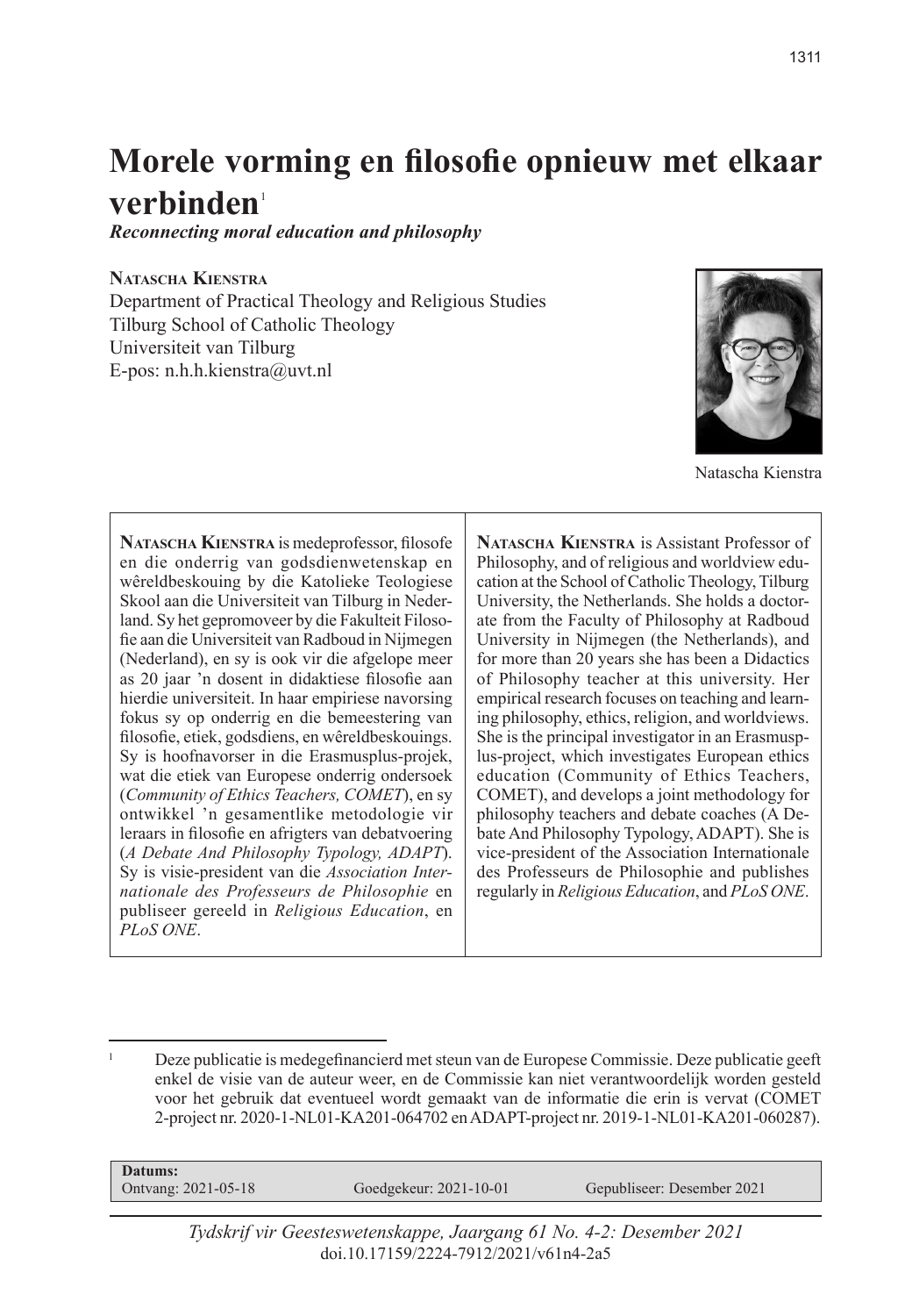## **ABSTRACT**

#### *Reconnecting moral education and philosophy*

*Tilburg University in The Netherlands is distinct from other Dutch universities because it is intent on character formation as an educational goal and offers general philosophy classes to support such character formation. However, these courses focus more on theoretical knowledge than on actual practical competencies and actions. Both these components can be seen as "moral education". My core argument is that moral education should be taught in philosophy classes and my aim is to offer tools as to how to teach both components.*

*In section 2, building on Martha Nussbaum, I will place moral education in a context of different ways of learning ethics. There is more than one way of learning ethics, in which an ordering can be seen from theory to practice. Learning ethics ranges from cognitive learning, through reflection and through judgments, to moral action and moral education:* 

- *- learning ethics as knowledge-oriented*
- *- learning ethics as reflection-oriented*
- *- learning ethics as moral judgement-oriented*
- *- learning ethics as competence/action-oriented.*

*The latter ways of learning ethics receive less attention in education and these are precisely the ways Nussbaum focuses on.*

*I will argue that moral education has two components: a cognitive and skills component, and an attitude component. For the cognitive and skills component, we discuss the task of the philosophy teacher as well as characteristics of effective philosophy lessons derived from empirical research. Thus, I reconnect moral education and philosophy. Reconnect, in the sense that here I make a (new) connection via empiricism.*

*In section 3, I will outline the teacher's pedagogical task. Teaching scaffolds are important in guiding students through the learning process. Feedback involves the direct evaluation of students' behaviour, whereas hints entail providing clues regarding a given topic (and the deliberate withholding of a complete solution); instructing encompasses requesting a specific action or supplying information so that students understand what to do and how. Likewise, explaining involves providing information concerning how and why. Modelling encompasses demonstrating a behaviour for the purpose of imitation; questioning entails prompting students to think, or to request a specific reaction. In research on the above guiding skills, it has been found within religious and worldview lessons (where moral education also takes place) that in addition to the aforementioned scaffolds, the specific contribution of an effective teacher is to show understanding, give space, and listen. In doing so, it is ensured that learners can form their own opinions. To do this, students will need to be encouraged to think. Of course, moral education does not aim to realise, let alone impose, a unitary view in students, because moral action is always partly dependent on the individual situation and the social context.* 

*In section 4, building on John Dewey and Hannah Arendt, I will provide characteristics of effective philosophy lessons derived from empirical research. In* How we think*, Dewey explains what he means by the thinking that he believes should be trained in education. He defines reflective thought as "active, persistent and careful consideration of any belief or supposed form of knowledge in the light of the grounds that support it, and the further conclusions to which it tends".* 

*This kind of thinking corresponds to the notion of producing criticism and reflecting in my own research on doing philosophy effectively. There I argue that doing philosophy occurs in phases during a lesson. To qualify such a moment, we propose the Pearl Model. Pearls*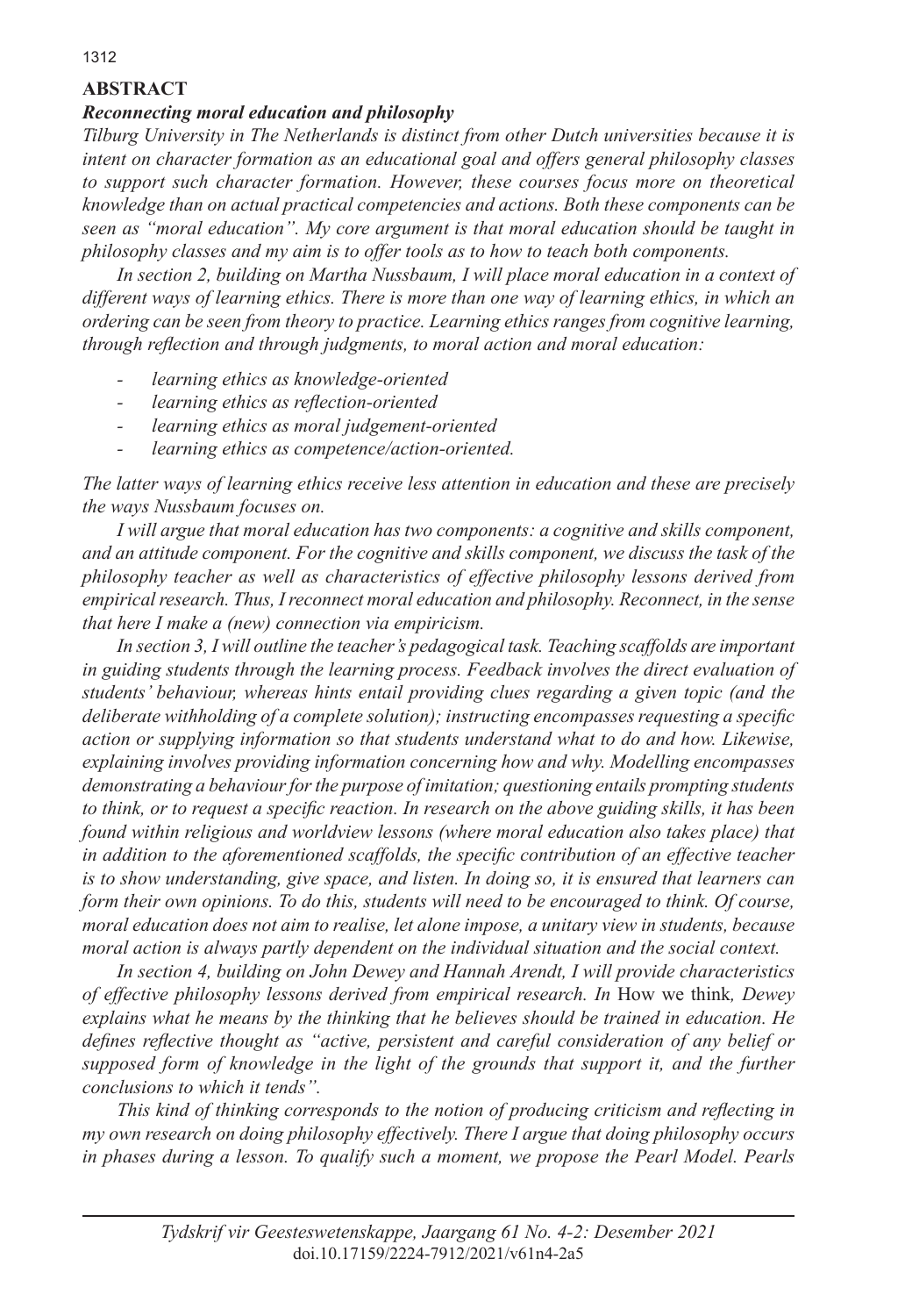*have different layers and these layers of pearls represent five philosophical activities: rationalising, analysing, testing, producing criticism, and reflecting. These activities are ordered hierarchically and conditionally. This indicates, for example, that while rationalising exists at a lower level than reflecting, reaching the level of reflection assumes that rationalising also has taken place. Therefore, the higher the level that a pearl reaches and the more layers have been achieved, the more thorough the philosophical understanding, and the more effectiveness of doing philosophy are acknowledged. Metaphorically, a pearl "shines" if the level of reflection has been reached while doing philosophy. A quantitative correspondence analysis yielded a scale that contrasts more from less effective lessons. In particular, we have found students to produce a higher level of doing philosophy with teachers who chose to organize a philosophical discussion with shared guidance, i.e. guidance by the teacher and the students.*

*Here we find the answer to Arendt's initial question whether the activity of thinking could be the condition that makes men abstain from evil-doing: from this thinking, and dialogue, conscience and the ability to judge are effected. Earlier in this paper I indicated that learning ethics ranges from learning ethics as knowledge-oriented, through learning ethics as reflectionoriented and through learning ethics as moral judgment-oriented, to learning ethics as competence/action-oriented. I arrive at the following position here: doing philosophy effectively can be classified as learning ethics as moral judgement-oriented. This is the first component of moral education, focusing on cognition and skills.*

*In section 5, building on Pierre Hadot, I will propose the good as exercise that shapes character: doing good can be classified as learning ethics as competence/action-oriented. This is the second component of moral education, focusing on attitudes. This brings us to another dimension of philosophy, which has to do with the question whether philosophy is something theoretical or rather an attitude. Hadot shows that while Aristotle makes a distinction between theoretical and practical wisdom, this certainly does not imply a separation between the two. That is to say, theoretical wisdom is not completely separated from human life; similarly, practical wisdom is not merely and solely an application of theoretical insights to practice. Moral action and philosophy thus require action in addition to thought: an amalgamation of knowledge, insight, skills, and attitudes.*

*In conclusion, I offer some tools that enable learning ethics in different ways. Supported by research from faculties where character formation is core business, philosophy and theology, we can work on the moral education of students. Not only will students and their teachers benefit, but also the community around the students (e.g., peers and family) and their professional practices (pastoral care, justice, defense, spiritual care, and education) will share in such achievement.*

- **KEYWORDS:** debate, dialogue, discussion, effective philosophy lessons, empirical research, ethics, learning ethics, ethics education, doing philosophy, philosophy, philosophy teacher, character building, character formation, moral action, moral education, exercise, education, judging, practical wisdom, reflecting, theology
- **TREFWOORDEN:** debat, dialogeren, discussie, effectieve filosofielessen, empirisch onderzoek, ethiek, ethiek leren, ethiekonderwijs, filosoferen, filosofie, filosofiedocent, karaktervorming, moreel handelen, morele vorming, oefening, onderwijs, oordelen, praktische wijsheid, reflecteren, theologie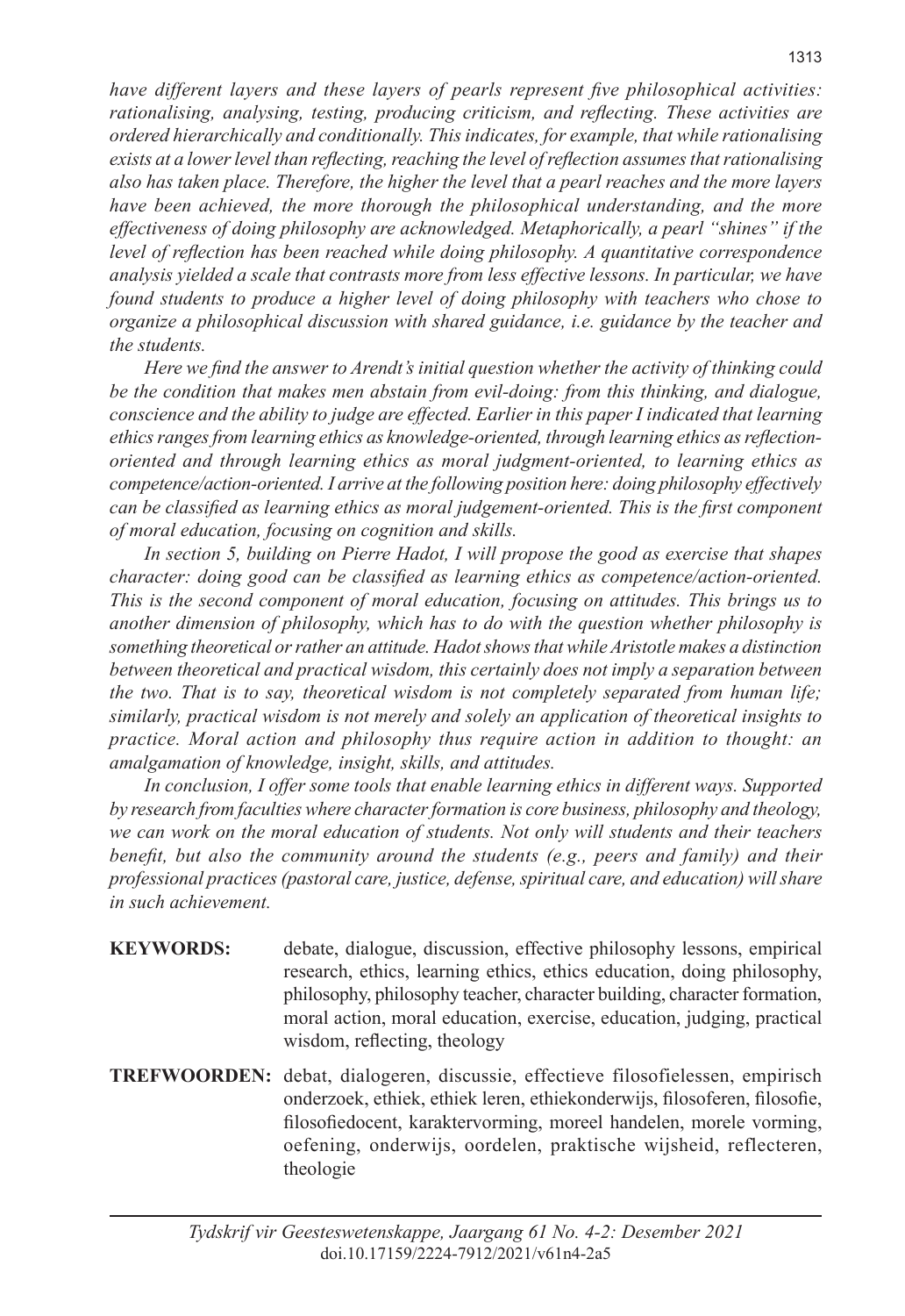## **OPSOMMING**

Studenten van de Universiteit van Tilburg onderscheiden zich van die van andere universiteiten doordat er in hun opleiding veel aandacht wordt besteed aan karaktervorming. Op welke manier kunnen docenten studenten helpen om hun karakter te vormen? Kern van mijn betoog is dat morele vorming hierbij een belangrijke rol speelt en dat filosofiedocenten bij uitstek ertoe doen om de morele vorming plaats te laten vinden. Morele vorming en filosofie worden door mij opnieuw met elkaar verbonden, in de zin dat een verbinding via de empirie wordt gemaakt. Ik zal voortbouwend op Martha Nussbaum morele vorming plaatsen in een context van verschillende manieren van ethiek leren; de pedagogische taak van de docent schetsen; voortbouwend op John Dewey en Hannah Arendt empirisch onderzochte kenmerken geven van effectieve filosofielessen; en voortbouwend op Pierre Hadot het goede als oefening die het karakter vormt voorstellen. Zo kunnen we, ondersteund door onderzoek uit faculteiten waar karaktervorming tot de kern behoort, filosofie en theologie, werken aan de morele vorming van studenten. Niet alleen studenten en hun docenten zullen hiervan profiteren, maar ook de gemeenschap rond de studenten (bijvoorbeeld leeftijdgenoten en familie) en hun beroepspraktijken (pastoraat, justitie, defensie, geestelijke verzorging en onderwijs).

#### **1. Inleiding**

De *Karaktervormingsleerlijn (KVL) BA-Theologie* (2018) aan de Tilburg School of Catholic Theology (TST) is de uitwerking van de derde K van het *Tilburg Education Profile* (TEP 2021), namelijk de K van "karakter" naast de K van "kennis" (vakinhoudelijk) en de K van "kunde" (of *skills*: academische vaardigheden). Voor een concrete uitwerking van de KVL in de TST-bachelor cursussen die aansluit bij de slogan "*Tilburg University*: universiteit voor verantwoordelijke en ondernemende denkers" (TiU 2021) is de driedeling van "verantwoordelijkheid" van Jacques Derrida (2005:250-252) gehanteerd: *répondre de*, *répondre à* en *répondre devant*. "Bij *répondre de* gaat het om de verantwoordelijkheid die op jezelf betrokken is, om waarborgen en ergens voor staan in de vorm van zelfreflectie en zelfverantwoordelijkheid. *Répondre à* omvat het antwoorden of reageren op unieke concrete situaties, vragen, personen. *Répondre devant* betekent rekenschap afleggen voor een forum" (KVL 2018:2), zoals de academische gemeenschap, kerk, samenleving, toekomstige generaties. Voor zulke fora moet een student ook rekenschap afleggen.

In de TST Memo Bestuurlijke reactie Visitatierapport Onderwijs (Van Dijk-Groeneboer, 2020:2) staat het advies uit het eindrapport van de Visitatiecommissie Onderwijs opgenomen: "De commissie waardeert de bijdrage aan karaktervorming en raadt de TST aan zich hiermee te onderscheiden: het ontwikkelen van een eigen gedragen visie omtrent karaktervorming wordt aangemoedigd, door theoretische onderbouwing en de goede praktijken te gebruiken om daarmee een transparant en breed gedragen beleid op te bouwen, waarbij karaktervorming ook een plaats in de toetsing krijgt." De TST Memo Bestuurlijke reactie Visitatierapport Onderwijs kent een aangehecht werkplan (versie november 2020) waarin karaktervorming op vijf plaatsen is opgenomen in de planning 2020–2025.

In deze context stel ik de vraag hoe je dit doel, karaktervorming, kunt realiseren: op welke manier kunnen docenten studenten helpen om hun karakter te vormen? Kern van mijn betoog is dat morele vorming hierbij een belangrijke rol speelt en dat filosofiedocenten bij uitstek ertoe doen om de morele vorming plaats te laten vinden (Kienstra, 2016:235; Kienstra & Van der Heijden, 2018).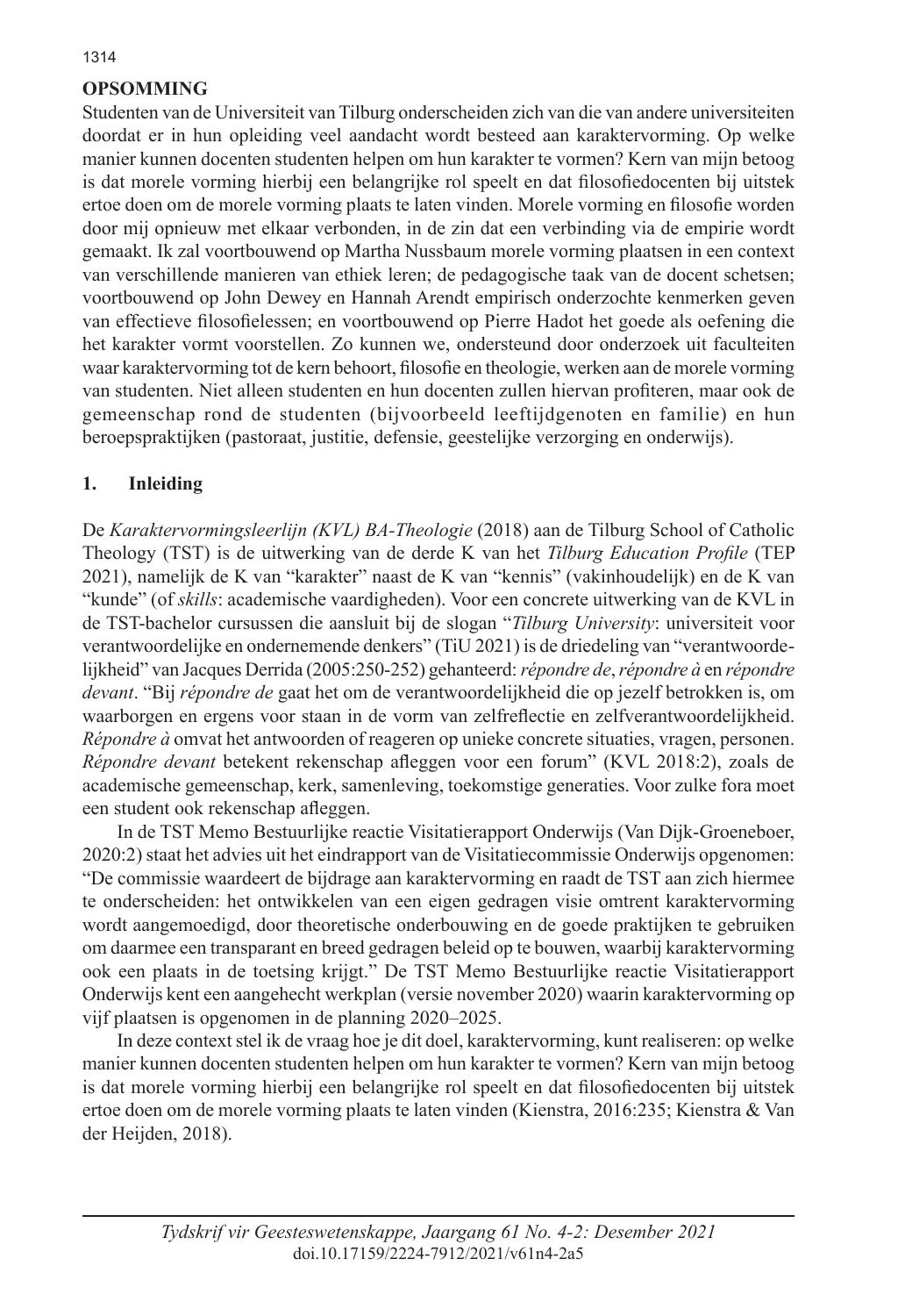Wat wordt er met "morele vorming" bedoeld? Morele vorming is een operationalisering van karaktervorming. Karaktervorming is een verzamelbegrip waarbij het accent bijvoorbeeld ook kan vallen op persoonsvorming (Biesta, 2015), identiteitsvorming of burgerschapsvorming (Heijstek-Hofman *et al*., 2020). Bij morele vorming gaat het "niet puur om opgedane kennis van ethische stromingen, zoals utilisme, plichtethiek of deugdethiek" (Schoone, 2021:303). Studenten kunnen op een tentamen "prima uitleggen wat deze begrippen betekenen zonder dat ze daardoor opeens goede mensen zijn. Niet dat kennis van deze stromingen onbelangrijk is, maar er is meer nodig dan alleen deze kennis" (Schoone, 2021:303-304). Ik wil de lezer graag meenemen in mijn empirische onderzoek dat zich op het snijvlak bevindt van filosofie, theologie, ethiek en onderwijs, en waarin ik probeer om kennis van ethische theorieën te verbinden met persoonlijke morele reflectie en vorming.

Het paper kent de volgende opbouw. In sectie 2 zal ik voortbouwend op Martha Nussbaum morele vorming plaatsen in een context van verschillende manieren van ethiek leren. In sectie 3 zal ik de pedagogische taak van de docent schetsen. In sectie 4 zal ik voortbouwend op John Dewey en Hannah Arendt empirisch onderzochte kenmerken geven van effectieve filosofielessen en in sectie 5 voortbouwend op Pierre Hadot het goede als oefening die het karakter vormt voorstellen. Tot besluit geef ik enkele handreikingen die het mogelijk maken om op verschillende manieren ethiek te leren.

#### **2. Verschillende manieren van ethiek leren**

Ethiekonderwijs speelt een belangrijke rol bij de bevordering van waarden. Ethiek wordt echter bestudeerd binnen een grote verscheidenheid aan curricula. Op de TST bijvoorbeeld in vakken als ethiek, godsdienst/levensbeschouwelijk onderwijs, morele denkpatronen en filosofie. In andere TiU Schools is de situatie vergelijkbaar: (filosofische) reflectie op ethiek en morele waarden maken deel uit van verschillende cursussen in zowel BA- als MA-programma's. Al deze ethiek-cursussen bevatten veel informatie over morele theorieën, maar doen nauwelijks iets aan morele vorming.

Er is sprake van versnippering van ethiekonderwijs in de verschillende curricula, en samen met een versnippering van pedagogische methoden en doelstellingen, belemmert dit de mogelijkheden voor de uitwisseling van beste praktijken en wederzijds leren vooral waar het de morele vorming betreft. De *Community of Ethics Teachers in Europe* (COMET 1, 2021; COMET 2, 2021) beoogt deze curriculaire versnippering te overwinnen door middel van digitale innovatie, om zo de verwerving van vaardigheden en competenties van Europese ethiekdocenten te bevorderen.

Tijdens een eerste COMET project (2017–2020) werden de benaderingen voor het onderwijzen van ethiek gepresenteerd op een online platform (ethics.community 2021). Het onderzoek was erop gericht de curricula op het gebied van ethiek van de deelnemende Europese landen in kaart te brengen en te categoriseren (Kienstra & Velema, 2018, 2019). Een van de opmerkelijke bevindingen van het COMET-project was dat geen van de deelnemende landen een alomvattende gespreksmethodologie bij het vak ethiek hanteerde: hoewel discussies over ethische onderwerpen gebruikelijk waren, ontbrak een meer systematische aanpak van het debatteren over morele dilemma's. Dit is opmerkelijk, omdat tegelijkertijd veel studies het positieve effect van debatteren hebben aangetoond op de morele vorming van de deelnemers (Rogers, 2002; Valkering *et al*., 2017:24). In verscheidene deelnemende landen vormt morele vorming de kern van het ethiekcurriculum en bevat de vaardigheden die onderdeel zijn van die vorming, zoals kritisch denken, empathie en respect voor verschillende standpunten.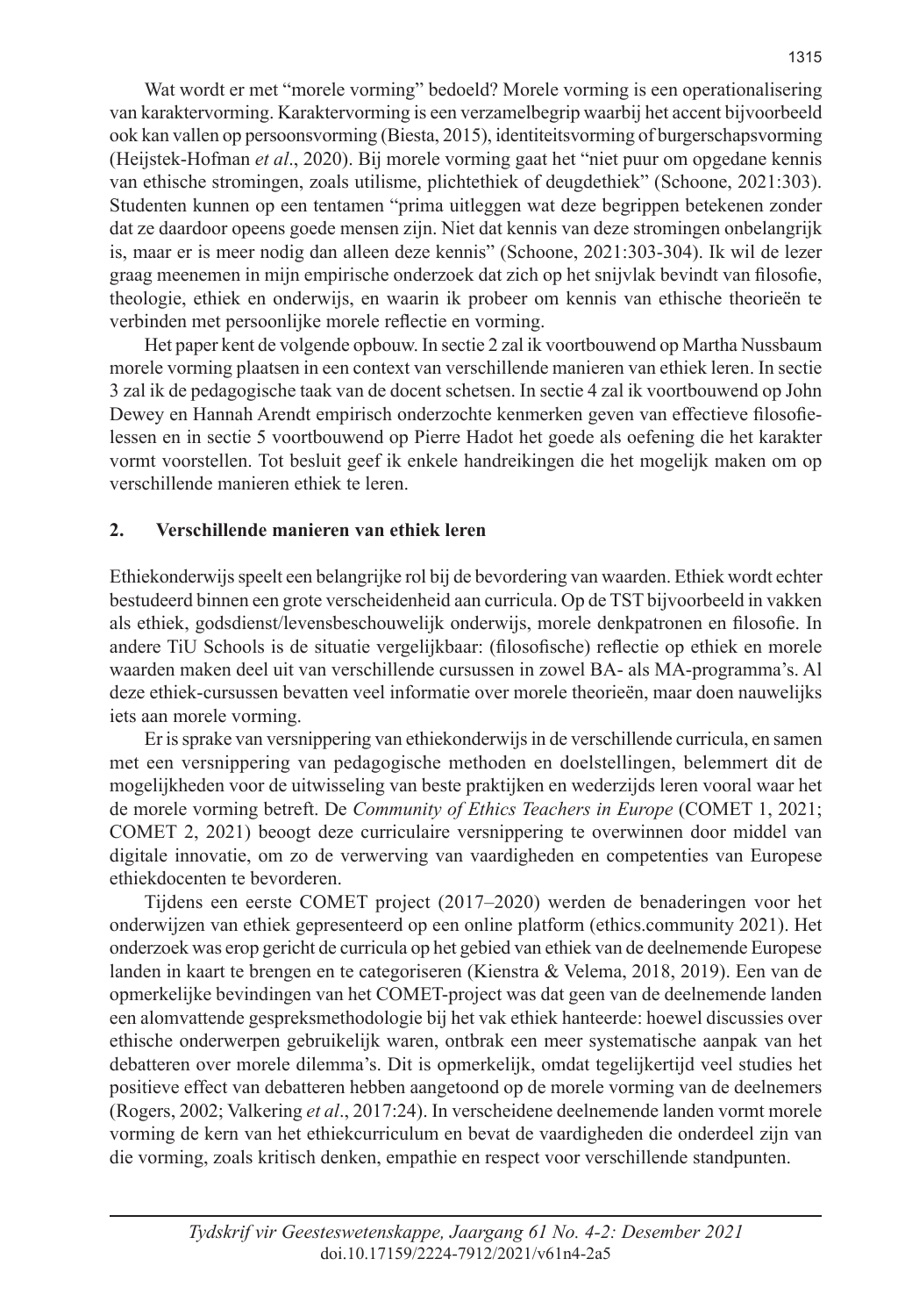Tijdens een tweede COMET-project (2020–2023) is het onderzoek gericht op hoe men het eigen vermogen om goed na te denken vergroot door over morele dilemma's te discussiëren, te onderzoeken, te reflecteren, te argumenteren en te debatteren; medeburgers te erkennen als mensen met gelijke rechten; bezorgd te zijn om het leven van anderen; zich een goed beeld te vormen van een verscheidenheid aan complexe kwesties die van invloed zijn op het verhaal van een mensenleven; na te denken over het welzijn van de natie als geheel; de eigen natie op haar beurt te zien als een onderdeel van een gecompliceerde wereld (als in Nussbaum, 2010:25- 26).

Er zijn meer manieren om ethiek te leren waarbij een ordening te zien is van theorie naar praktijk (Kienstra, 2020a). Ethiek leren reikt van cognitief leren, via reflecteren en via oordelen, naar moreel handelen en morele vorming:

- *learning ethics as knowledge-oriented*
- *learning ethics as reflection-oriented*
- *learning ethics as moral judgement-oriented*
- *learning ethics as competence/action-oriented*.

De latere manieren van ethiek leren krijgen in het onderwijs minder aandacht en dit zijn juist de manieren waarop Nussbaum zich focust.

Ik zal hieronder betogen dat morele vorming twee componenten kent, een cognitieve en vaardigheidscomponent en een attitude component. Bij de cognitieve en vaardigheidscomponent bespreek ik de filosofiedocent en komen empirisch onderzochte kenmerken van effectieve filosofielessen aan de orde. Aldus verbind ik morele vorming en filosofie opnieuw met elkaar. Opnieuw, in de zin dat ik hier een (nieuwe) verbinding via de empirie maak.

#### **3. Pedagogische taak van de docent**

De verschillende manieren van ethiek leren hebben gevolgen voor de pedagogische taak van de filosofiedocent. Filosofie betekent liefde voor de wijsheid en die liefde kan op verschillende manieren worden uitgelegd (Kienstra, 2021a:162). Victoria Harrison (2020) legt in haar tekst "Realigning Philosophy and Wisdom in the 21st Century" het verschil tussen geliefden en vrienden van de wijsheid op de volgende wijze uit: liefde voor de wijsheid verwacht te veel van filosofieleerlingen en louter het bestuderen van de filosofie verwacht te weinig van hen, maar vriendschap sluiten met de wijsheid is een goed midden tussen deze uitersten. Zij baseert zich hiervoor op Rhett Gayle (2011) die in zijn tekst "Befriending Wisdom" stelt dat in het onderwijzen van filosofie vorm gecombineerd moet worden met inhoud. Dat wil zeggen dat filosofische (denk)vaardigheden (filosoferen) gekoppeld moeten worden aan kennisinhouden (Kienstra, 2016:13). Verder zouden filosofen als vrienden van de wijsheid anderen moeten uitnodigen om een soortgelijke vriendschap aan te gaan.

Om leerders goed te kunnen begeleiden in hun leerproces, spreken Van de Pol, Volman, en Beishuizen (2010, 2011) over het belang van *scaffolding.* Docenten maken in hun lessen gebruik van *feeding back*, *hinting*, *instructing*, *explaining*, *modeling* en *questioning*. Met *feedback* wordt directe evaluatie van het gedrag/werk van de leerder bedoeld. Onder hints wordt verstaan: aanwijzingen geven met betrekking tot het onderwerp, of opzettelijk niet de hele oplossing geven. Instructie gaat over het geven van informatie zodat de leerders weten wat te doen en hoe, of om het vragen om een speciale actie. Er is sprake van uitleg als het waarom wordt toegelicht. Modeleren is gedrag voordoen om na te doen. Onder vragen wordt verstaan: vragen stellen die denken uitlokken, of vragen om een speciale reactie. In onderzoek

#### 1316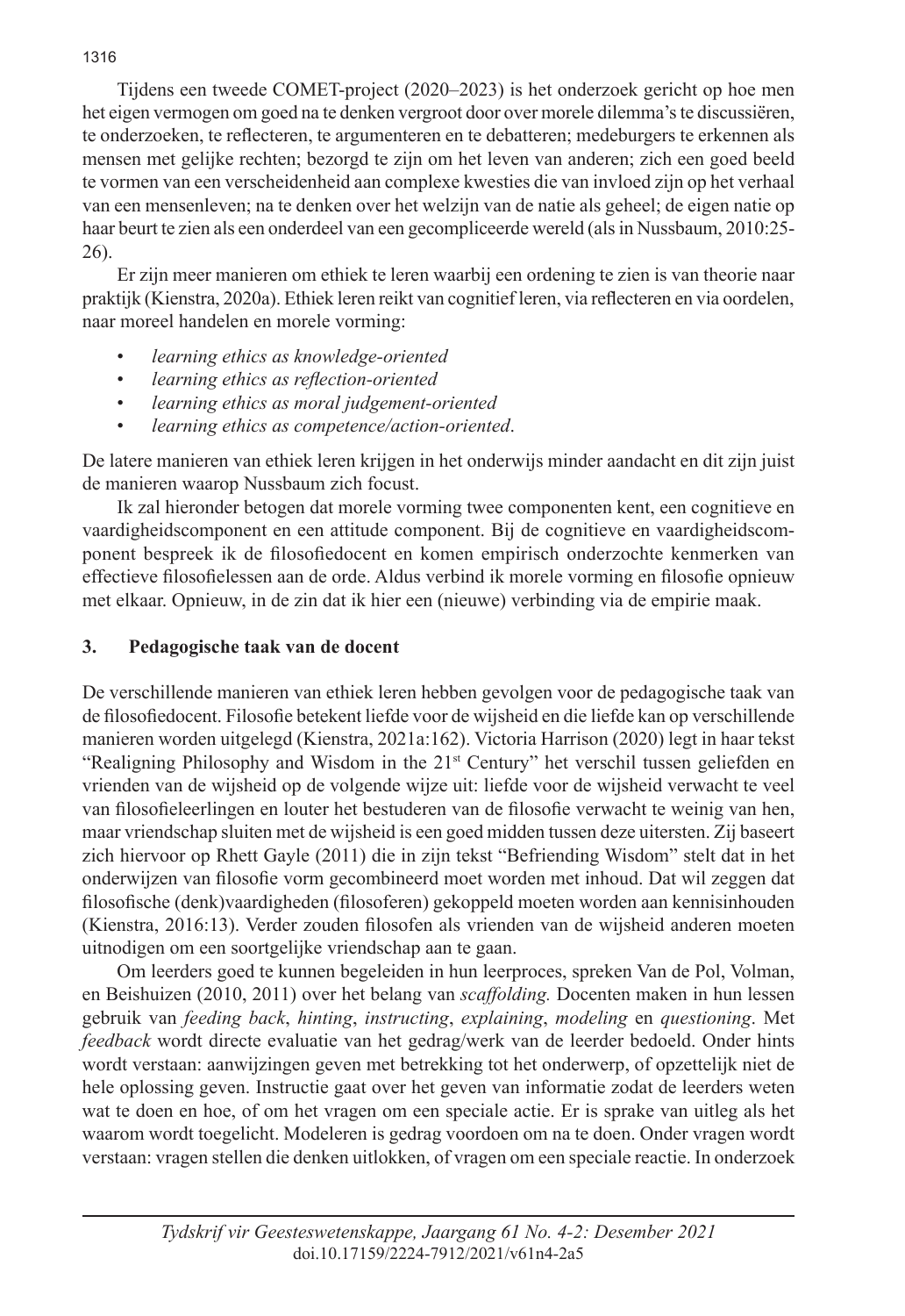naar bovenstaande begeleidingsvaardigheden is binnen lessen godsdienst en levensbeschouwing (waar ook morele vorming plaatsvindt) gevonden dat naast de eerdergenoemde *scaffolds* de specifieke bijdrage van een effectieve leraar het tonen van begrip, het geven van ruimte en het luisteren is, om zo te zorgen dat leerders hun eigen opvattingen kunnen vormen (Kienstra *et al*., 2018, Kienstra, 2019:213). De studenten zullen hiervoor aan het denken moeten worden gezet. Morele vorming beoogt natuurlijk geen eenheidsvisie bij de studenten te realiseren, laat staan op te leggen, omdat moreel handelen steeds mede afhankelijk is van de individuele situatie en de maatschappelijke context.

Ik concludeer dat de filosofiedocent een belangrijke rol heeft. In de volgende sectie zal ik dit verder uitwerken.

## **4. Empirisch onderzoek naar effectieve filosofielessen**

Studenten zullen dus aan het denken moeten worden gezet. De volgende stap is om beter te begrijpen wat hier precies onder dit "denken" verstaan moet worden. Ik behandel dit aan de hand van denken als reflecteren, zoals besproken door John Dewey in paragraaf 4.1, en denken als dialogeren, zoals besproken door Hannah Arendt (Kienstra *et al*., 2014a,b; Kienstra, 2016; Le Coultre, 2021) in paragraaf 4.2.

#### *4.1 Denken als reflecteren*

In *How we think* legt Dewey uit wat hij onder het denken verstaat dat volgens hem in het onderwijs getraind zou moeten worden. Hij definieert *reflective thought* als "active, persistent and careful consideration of any belief or supposed form of knowledge in the light of the grounds that support it, and the further conclusions to which it tends" (Dewey, 1910/2007:7).

Dit soort denken komt overeen met de notie van kritiek maken en reflecteren in mijn eigen onderzoek naar effectief filosoferen (Kienstra, 2016; Kienstra *et al*., 2015). Ik betoog daar dat filosoferen zich op verschillende momenten in de les voordoet. Voor het kwalificeren van zo'n moment stellen we het Parelmodel voor. Parels hebben verschillende lagen en deze lagen van parelmoer staan voor vijf filosofische activiteiten: redeneren, analyseren, toetsen, kritiek maken en reflecteren. Deze activiteiten zijn geordend: redeneren bijvoorbeeld is van een "lagere" orde dan reflecteren, maar wordt daarbij wel verondersteld. Hoe meer lagen een parel heeft, hoe beter het typisch filosofische geraakt wordt. Afhankelijk van de laag kunnen we spreken van minder of meer effectief filosoferen. De glans van de parel wordt bereikt wanneer er gereflecteerd wordt.

Ter codering van de hogere lagen maakten we gebruik van de volgende omschrijvingen:

- Bij parellaag Toetsen: Waren er leerlingen die *andermans* standpunten of ideeën *verdedigden*?
- Bij Kritiek maken: Waren er leerlingen die *andermans* standpunten of ideeën *aanvochten*?
- Bij Reflecteren: Waren er leerlingen die hun *eigen* standpunten of ideeën *aanvochten*?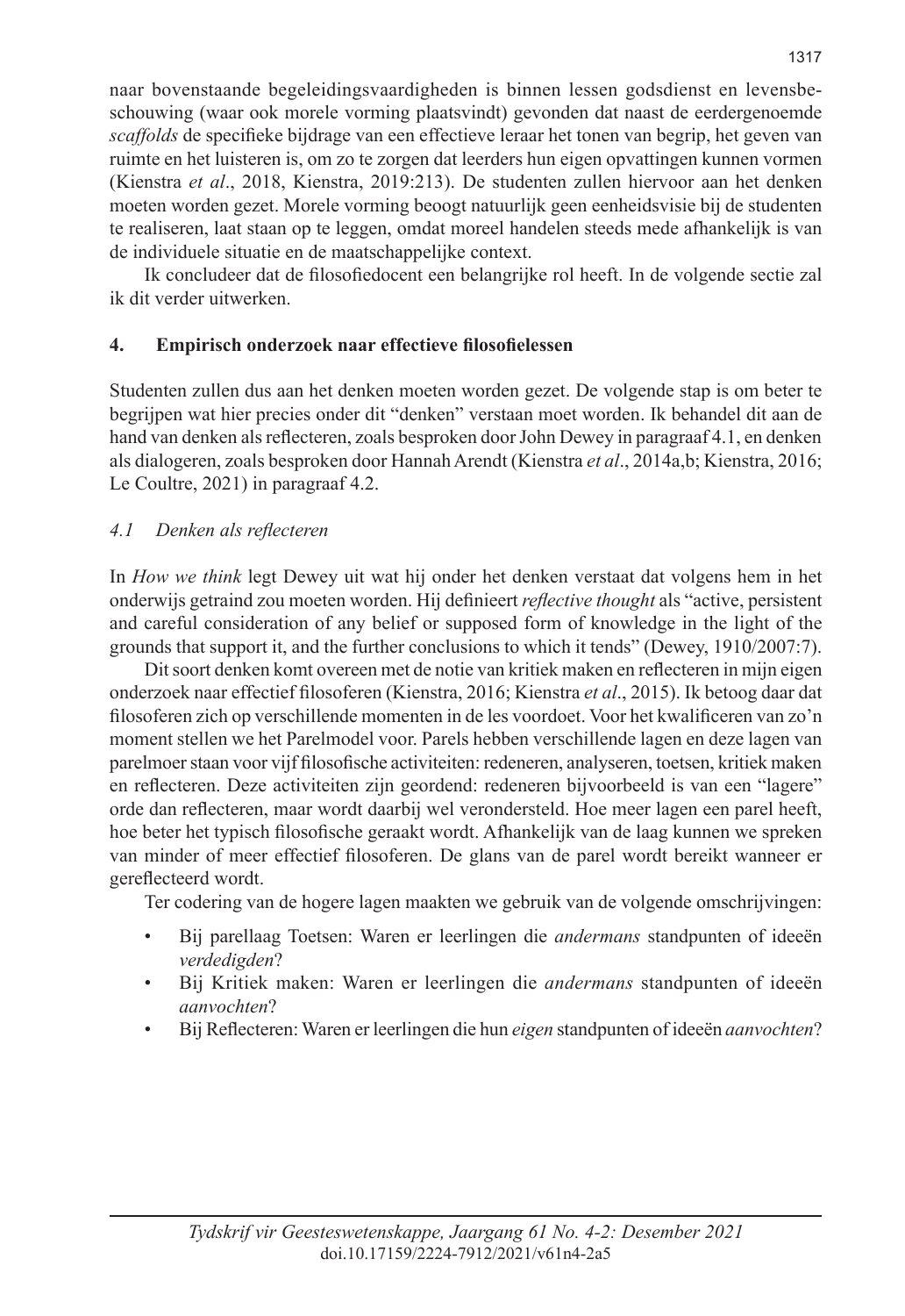We laten twee voorbeelden zien (Kienstra, 2016, 2021b:136-139). Het gaat om twee uitersten van het spectrum van effectief filosoferen dat loopt van redeneren tot reflecteren. Deze voorbeelden worden later in het artikel geanalyseerd. Het eerste voorbeeld is een *gangbare* filosofieles van docent Frans. Ter illustratie geven we een deel van deze les hier weer.

Een gangbare filosofieles van docent Frans

#### *Context*

Het gaat om een filosofieles van vijftig minuten in een 4 havo-klas met vijftien leerlingen, van wie twaalf meisjes. De opstelling is een bus-vorm. Er is een studiewijzer. De leerlingen zijn aangekomen bij hoofdstuk 9 uit *Geluk en wijsheid voor beginners*, dat handelt over inspraak. Docent Frans opent de les met de vraag: "Inspraak, hebben we dat op school?"

## *Onderwijsleergesprek*

Er volgt een onderwijsleergesprek van veertien minuten. De docent stelt vragen, de leerlingen geven een antwoord. Een selectie:

Docent: Het gaat over inspraak. Ik vroeg me af of je ook in school inspraak hebt. Leerling 1: We hebben eigenlijk niet zoveel inspraak op school, simpelweg:

- Morgen mogen we gewoon niet staken van de school.
- Docent: En waarom mag je niet staken?
- Leerling 1: Omdat de school niet democratisch genoeg is.
- Docent: We zijn gewoon niet democratisch genoeg?
- Leerling 1: Dat zijn we niet zo direct, maar indirect.
- Docent: Ah ja, jij had graag gestaakt?
- Leerling 1: Nee, niet echt.
- Leerling 2: Waarom gaan jullie niet staken?
- Docent: Morgen is het een scholierenstaking, opgeroepen door het laks.
- Leerling 3: Onder begeleiding van leraren.
- Docent: Onder begeleiding van leraren?
- Leerling 4: Meneer, ik zeg: doen!
- Docent: Ja, over niet al te lange tijd wordt er bedacht dat wij in plaats van zeven weken nog maar zes weken zomervakantie zullen hebben. Ja, maar dat geldt dan voor leraren, en dat kunnen ze dan wel anders indelen, die dagen voor die schoolvakantie. Scholen kunnen dan zeggen: dat doen we gewoon op andere momenten. En dan heb je dus bijvoorbeeld in mei een paar meer dagen vrij, en zulke dingen meer, en dan wordt het wat anders geregeld. Maar leraren krijgen een week minder vakantie. Er wordt niet aan ons gevraagd wat vinden wij ervan, of zo. Er wordt eigenlijk steeds minder aan ons gevraagd. Dat is wel een beetje triest. En er zitten vertegenwoordigers van ons in de MR,<sup>2</sup> maar ja, daar horen we nooit wat van, toch een beetje triest, vind ik zelf. Maar over inspraak is wel filosofisch nagedacht: hoe kan je dat nou het best organiseren?

<sup>2</sup> *Medezeggenschapsraad* (*MR*)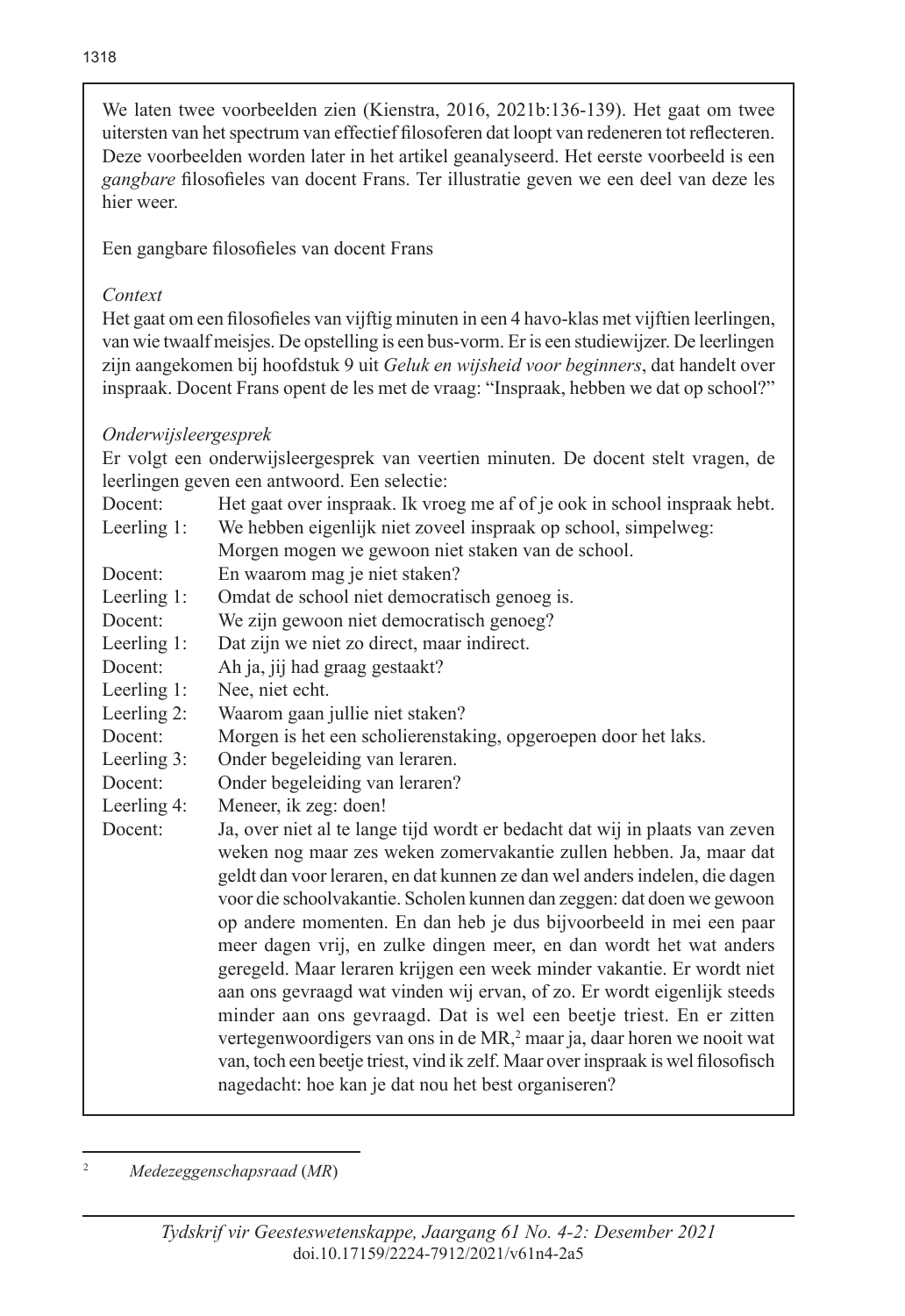Een *effectieve* les is de les van docent Marc. Ook van deze les geven we een deel weer.

Een effectieve filosofieles van docent Marc

## *Context*

Marc geeft een filosofieles van vijftig minuten in een 5 vwo-klas met dertien leerlingen, allen meisjes. De opstelling is een U-vorm. De klas begint aan een nieuwe module *philosophy of mind*. Marc neemt met zijn leerlingen eerst de uitgedeelde reader door en geeft uitleg over de menselijke geest: wat is dat en hoe werkt het? Hij vertelt over Alan Turing en de turingtest. De opdracht luidt: kun je vragen bedenken om erachter te komen wie mens is en wie computer? Na verhelderingsvragen van de leerlingen, schrijven ze eerst (drie minuten) vragen voor zichzelf op. Vervolgens starten Marc en zijn leerlingen een filosofische discussie over het feit dat je ook bij een mens drie keer hetzelfde kan vragen (acht minuten). Daarna volgt een filosofische discussie (acht minuten). Hierna volgt daar een selectie uit.

## *Gedachte-experiment*

| Ja, als je aan een computer vraagt: beschrijf mij nu eens zoals je nu tegen  |
|------------------------------------------------------------------------------|
| me aankijkt, dan moet de computer jou dus beoordelen op dat moment.          |
| En waarom is dat een goede vraag eigenlijk?                                  |
| Omdat een mens mensenkennis heeft en een computer niet.                      |
| Dus het vertalen van de antwoorden die jij geeft naar wat voor persoon       |
| jij zou zijn, dat kan een mens wel, of redelijk, en voor een computer        |
| Ja, dat is een veel te moeilijke vraag voor een computer, want die heeft     |
| geen mensenkennis, zeg jij. Ja, is dat een goed idee?                        |
| Ja maar, nee oké, als jij mij vraagt: beschrijf mij eens in drie woorden,    |
| dan krijg ik altijd te horen: druk of grappig of zo, en dat kan een computer |
| toch niet  ja, maar als jij al de hele tijd aan het praten bent, dan kan een |
| computer toch niet zeggen: stil!                                             |
| Oké, dus hoewel je niet per se ervan uit hoeft te gaan dat je dan te maken   |
| hebt met een dom mens, want als je allerlei slimme antwoorden hebt           |
| gekregen, dan kan het zijn daarna dat hij dit toch een moeilijke vraag       |
| vindt. Dat kan een mens vinden, maar ook een computer  Dus daarmee           |
| kan je het onderscheid niet maken, maar het gaat er jou vooral om dat het    |
| dus sowieso een computer niet zal lukken, omdat die gewoon geen              |
| mensenkennis heeft.                                                          |
| Ja.                                                                          |
| Ja                                                                           |
| Maar kijk, die mens en die computer, die kennen jou alleen maar best         |
| objectief, zeg maar. Die kennen jou niet zoals jouw vriendin of jouw         |
| ouders je kennen. Ik zou daar ook niet uit op kunnen maken, als iemand       |
|                                                                              |
| mij gewoon zo'n vraag zou stellen, wat voor persoon dat was.                 |
|                                                                              |

Om leerlingen te leren filosoferen is het wenselijk dat het filosoferen op een zo hoog mogelijk niveau plaatsvindt. Hoe je dit niveau bepaalt, bespreek ik in paragraaf 4.2.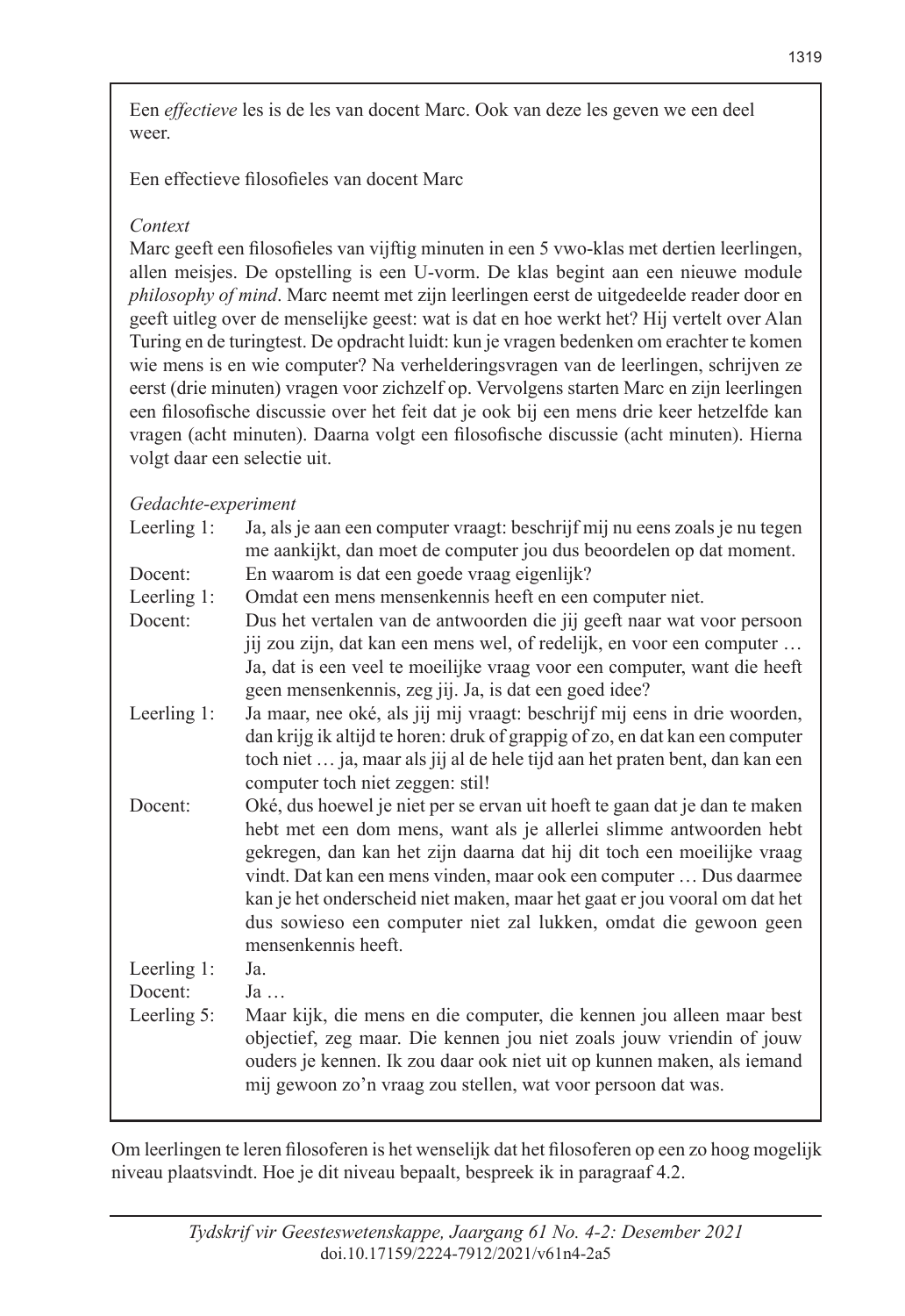# 4.2 *Denken als dialogeren*

In haar onderzoek naar het denken constateert Arendt net als Dewey dat mensen het grootste deel van de tijd niet nadenken. Arendt benadrukt hierbij dat mensen handelen volgens gewoonten en gebruiken, en zich baseren op vooroordelen. Ik citeer Le Coultre (2021:116- 117):

De afwezigheid van het denken wordt een probleem in een crisissituatie, wanneer het erop aankomt om zelf tot het juiste oordeel te komen. In haar boek over het proces tegen ss-functionaris Eichmann typeerde ze diens gedachteloze opvolgen van bevelen als de 'banaliteit van het kwaad'. Hierin schuilt de morele betekenis van de rol van het denken bij Arendt, en hier komt de vraag uit voort die ze met haar onderzoek naar het denken wil oplossen: zou denkactiviteit de voorwaarde kunnen zijn waardoor mensen zich van het kwaad onthouden?

Vervolgens stelt Arendt dat denken pluraliteit veronderstelt, oftewel: andere mensen. Denken kan alleen in taal en taal is iets gemeenschappelijks. Taal is bestemd om gehoord te worden, woorden om begrepen te worden.

Kortom met taal communiceren we denkbeelden. Het denken vat Arendt daarom op als een dialoog. Dat sluit aan bij het uitgangspunt van het filosofieonderwijs in Nederland dat je leerlingen *filosofie leert* door ze te *leren zelf te filosoferen.* We vatten filosoferen daarbij van meet af aan op als een interactieve groepsactiviteit, daarom spreken we van filosoferen in de klas. Filosoferen als *vita contemplativa* valt buiten ons bestek (Kienstra, 2016:35).

Dit filosoferen in de klas hebben wij op verschillende manieren onderzocht. Via literatuuronderzoek hebben wij 30 filosofische werkvormen gevonden.

Enkele van de bekendere dialoogvormen zijn: brainstorm, socratisch gesprek, gedachteexperiment, speech, filosoferen met kinderen, onderwijsleergesprek en tetraloog. Deze 30 filosofische werkvormen hebben we geclusterd in *3 patronen van filosoferen* om beter zicht te kunnen krijgen op hoe filosoferen in de klas nu werkt (Kienstra *et al*., 2014a,b). De 3 patronen zijn:

- 1) "filosoferen als verbindende waarheidsvinding":
- Hierbij gaat men met elkaar in verhalen en gesprekken op zoek naar de waarheid 2) "filosoferen als toetsende waarheidsvinding":
	- Dit is kritisch onderzoeken en toetsen zoals ook in de wetenschappen gebeurt
- 3) "filosoferen als juridisch debat": Aan het einde van een debat vindt er uiteindelijk een oordeel door een "rechter" plaats.

In "filosoferen als verbindende waarheidsvinding" lijkt filosoferen op spinnen en weven: degene die aan het woord is, reageert op zijn voorganger. De leerlingen komen samen tot meer inzicht en een gemeenschappelijk verhaal (vgl. Arendt, 1958).

Naast het literatuuronderzoek heb ik ook exploratief, observationeel onderzoek gedaan. In filosofielessen is gekeken hoe er wordt gefilosofeerd. We hebben dit in beeld gebracht met vragenlijsten, opnames en interviews. We hebben 3 dingen onderzocht, namelijk: het zelf filosoferen van de leerlingen, het docentgedrag in de filosofieles en de lesontwerpen (met de werkvormen gegroepeerd in de eerdergenoemde drie patronen en de inhoudelijke domeinen van de filosofie, zoals wijsgerige antropologie, kennisleer en ethiek). Er is kwalitatief en kwantitatief geanalyseerd. In de eerste plaats kijken we interpretatief, waarbij we cases hebben samengevat in een matrix die Miles en Huberman (1994) als metamatrix aanduiden.

1320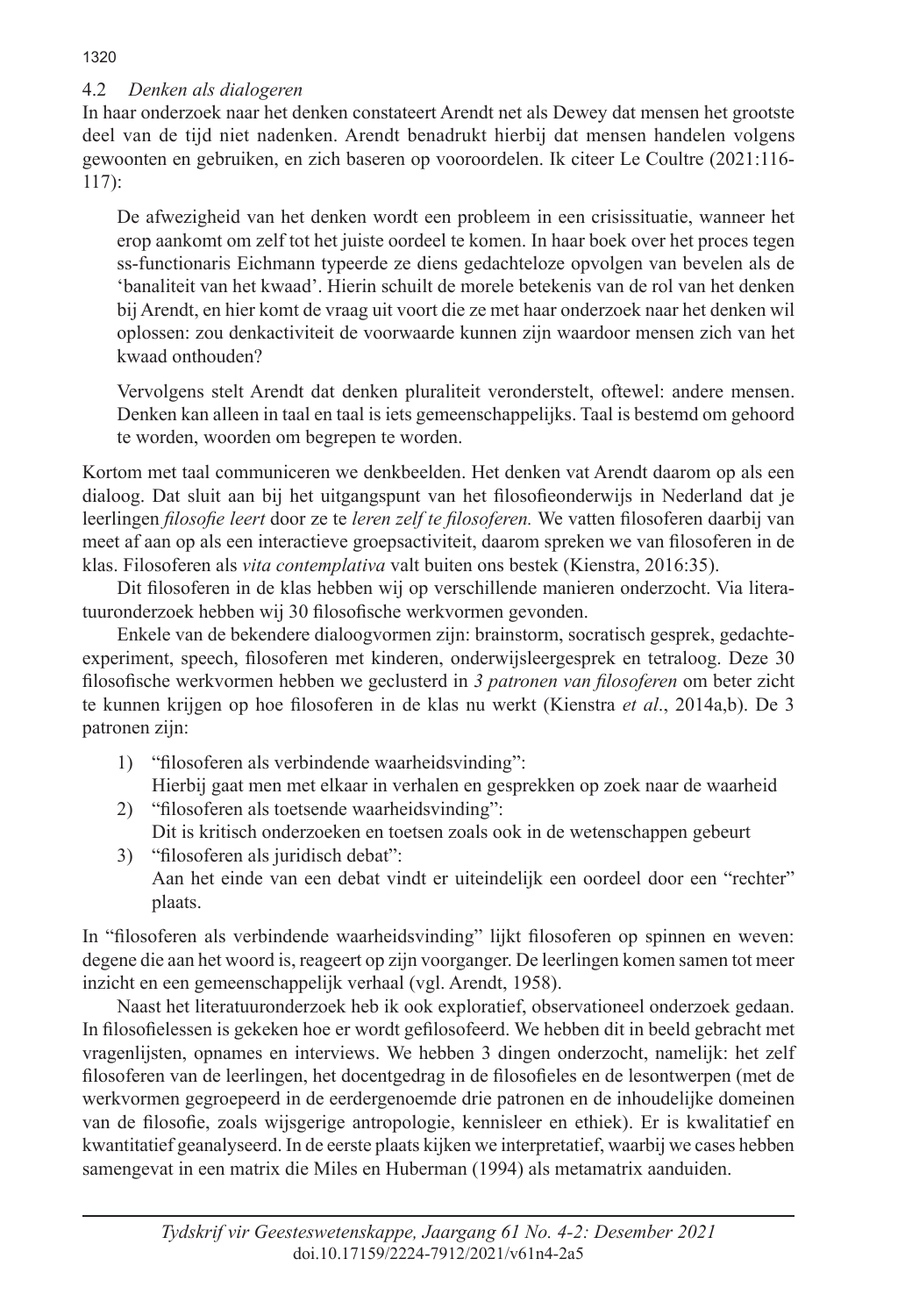We hebben de kwantitatieve techniek correspondentieanalyse gebruikt om een plaatje van de metamatrix te maken. Je ziet dan dat de lessen op een lijn liggen, met links lessen waar het zelf filosoferen beter gaat, en rechts, waar het wat minder goed gaat. Uit de analyse blijkt dat, als de docent een filosofische discussie met gedeelde sturing voert, leerlingen parels produceren die langer duren en een hoger niveau hebben (Kienstra *et al*., 2015, Kienstra & Van der Heijden, 2018).

We lichten het voorgaande toe aan de hand van de twee voorbeelden die we gaven aan het begin van deze paragraaf. Dit zijn de twee uiterste lessen op de lijn die we vonden in de correspondentieanalyse (Kienstra 2016, 2021b:152-153). Les 7 van docent Frans was de les die het laagst scoorde op effectiviteit. Ter illustratie geven we hier een nadere analyse van deze les weer.

Analyse van gangbare filosofieles 7 van docent Frans – parel 1

In deze parel is sprake van toetsen, want het begrip "inspraak" wordt in twijfel getrokken aan de hand van persoonlijke ervaring. Er is weinig wederzijdse inhoudelijke inbreng in de interactie: de leerlingen noemen het onderscheid tussen directe en indirecte democratie, maar de docent kiest een ander pad.

Les 2 van docent Marc was de les die het hoogst scoorde op effectiviteit. We geven ook een nadere analyse van deze les weer.

Analyse van effectieve filosofieles 2 van docent Marc – parel 3

In deze parel is sprake van reflecteren, omdat de laatste leerling op een hoog niveau nadenkt over de eerdere bijdragen aan de discussie. Eerst wordt de gedachte aangevallen dat er geen onderscheid is tussen een mens en een computer. Daarna wordt binnen het begrip "mens" onderscheid gemaakt tussen objecten en subjecten, waarmee de leerling zichzelf verklaart tot object (zoals een computer), als een onbekend persoon iets aan haar zou vragen. Hiermee denkt de leerling tegen zichzelf in, omdat de leerlingen zichzelf eerst niet vonden lijken op een computer. De leerlingen reageren authentiek met "Jajaja" en "druk, of grappig of zo". Docent Marc brengt ordening aan en laat leerlingen op elkaar reageren.

Ten tijde van de Atheense polis, waren "spreken in het openbaar, debat en filosofie" de hoekstenen van het democratische leven. Filosofie had de vorm van een dialoog tussen mensen met tegengestelde meningen, en filosofen onderwezen de kunst van het overtuigen aan burgers die de *ekklesia* bezochten, de belangrijkste vergadering van de democratie van het oude Athene. Tegenwoordig echter zijn op middelbare scholen debatclubs en filosofielessen gescheiden werelden geworden die elkaar helaas zelden ontmoeten. Deze situatie leidt tot een verspilling van kennis en vaardigheden. Het Erasmusplus project met de titel "A Debate And Philosophy Typologie" (ADAPT, 2021) beoogt de kloof tussen debatclubs en filosofielokalen te overbruggen door innovatieve onderwijsmaterialen te ontwikkelen en de effectiviteit ervan te onderzoeken.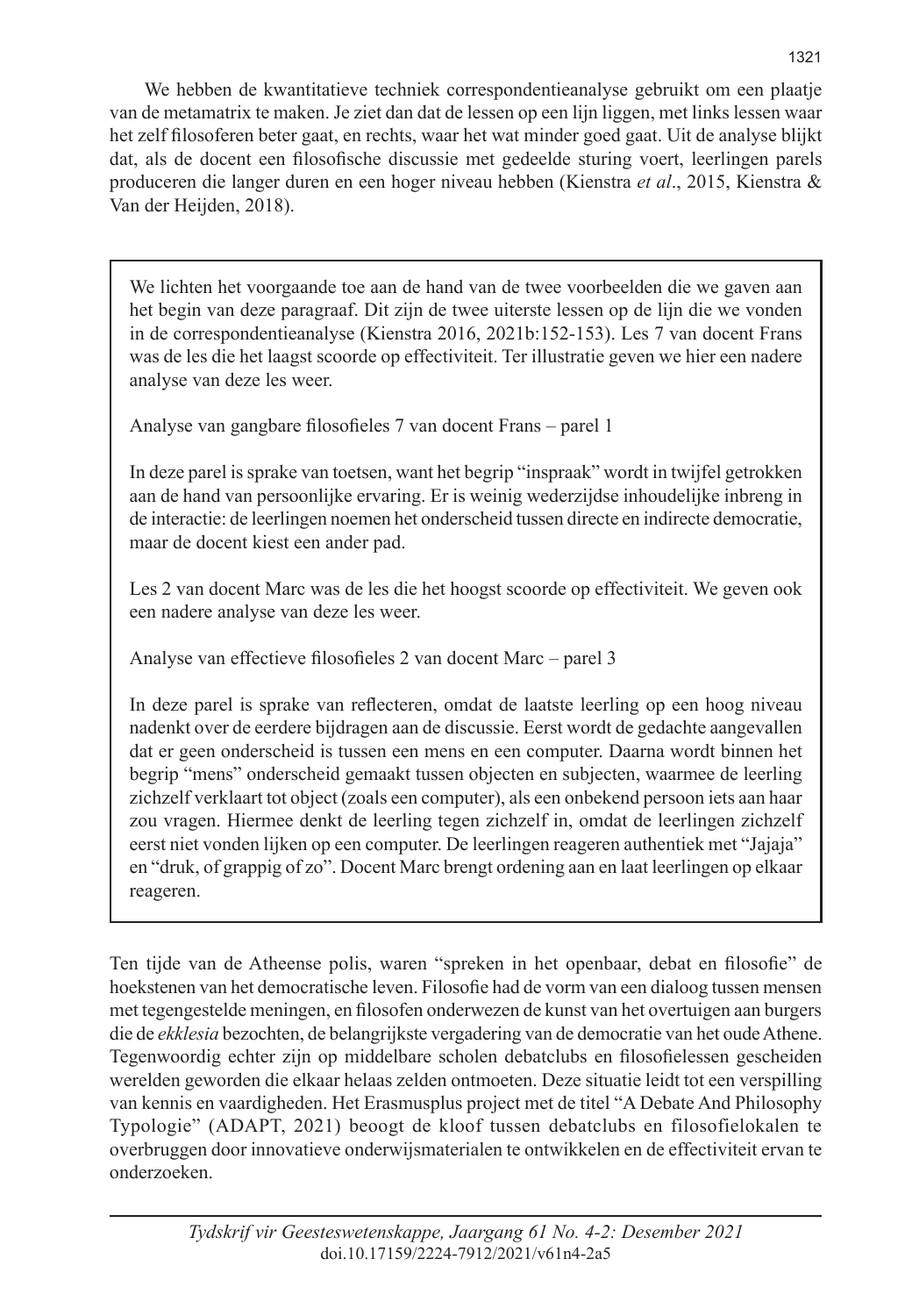Hier komen we uit bij het antwoord op Arendts beginvraag of denkactiviteit de voorwaarde zou kunnen zijn waardoor mensen zich van het kwaad onthouden: uit dit denken, dialogeren, komt het geweten voort en het vermogen te oordelen. Eerder in dit paper heb ik aangegeven dat ethiek leren reikt van cognitief leren, via reflecteren en via oordelen, naar moreel handelen en morele vorming: *learning ethics as knowledge-oriented, learning ethics as reflectionoriented, learning ethics as moral judgement-oriented* en *learning ethics as competence/ action-oriented*. Ik kom hier tot het volgende standpunt:

• effectief filosoferen kan geclassificeerd worden als: *learning ethics as moral judgement-oriented*. Dit is de eerste cognitieve en vaardigheidscomponent van morele vorming.

Er is ook een tweede component van morele vorming, namelijk een attitude component. Deze bespreek ik in de volgende paragraaf.

## **5. Het goede doen als oefening die het karakter vormt**

Ik vervolg nu met een citaat waarin wordt aangegeven dat het goede doen niet (later) wordt toegevoegd aan theorie of discussie, maar dat het goede doen een echte oefening in de praktijk betreft die de mens ook transformeert, oftewel die het karakter ook echt vormt:

[An] important characteristic of leading a philosophical life is that practical exercises in wisdom are not something added to the philosophical praxis, complementing an abstract theory or discourse, but a philosophical life as such has to be conceived as a spiritual exercise. These exercises can be defined as 'a voluntary, personal praxis, meant to realize a transformation of the individual, a transformation of the self' [Hadot 2001:144]. This shows that the final aim of these exercises and, hence, of the schools of wisdom, is not so much to inform the disciples about philosophical theories and insights, but to (trans) form their lives, that is to educate them. (Jonkers, 2019:31)

Ik kom hiermee tot een tweede standpunt:

• het goede doen kan geclassificeerd worden als *learning ethics as competence/actionoriented*. Dit is de tweede attitude component van morele vorming.

Dit brengt ons bij een andere dimensie van de filosofie, die te maken heeft met de vraag of filosofie iets theoretisch is of eerder een houding, een attitude? Deze laatste is er volgens Ossewaarde-Lowtoo (2020:291) een van eerbied of ontzag. Zo'n houding gaat gepaard met (intellectuele) nederigheid en ontvankelijkheid voor wijsheid, maar ook met kritische alertheid. Hadot laat ons zien dat Aristoteles weliswaar een onderscheid maakt tussen theoretische en praktische wijsheid, maar dat dit zeker geen scheiding tussen de twee impliceert. Dat wil zeggen dat theoretische wijsheid niet volledig gescheiden is van het menselijk leven; evenzo is praktische wijsheid niet louter en alleen een toepassing van theoretische inzichten op de praktijk (Kienstra, 2020b:257). Moreel handelen en filosofie verlangen dus naast nadenken (na-denken is het motto van de Nederlandse Denker des Vaderlands 2021 Paul van Tongeren) ook action: een samengaan van kennis, inzicht, vaardigheden en attitudes.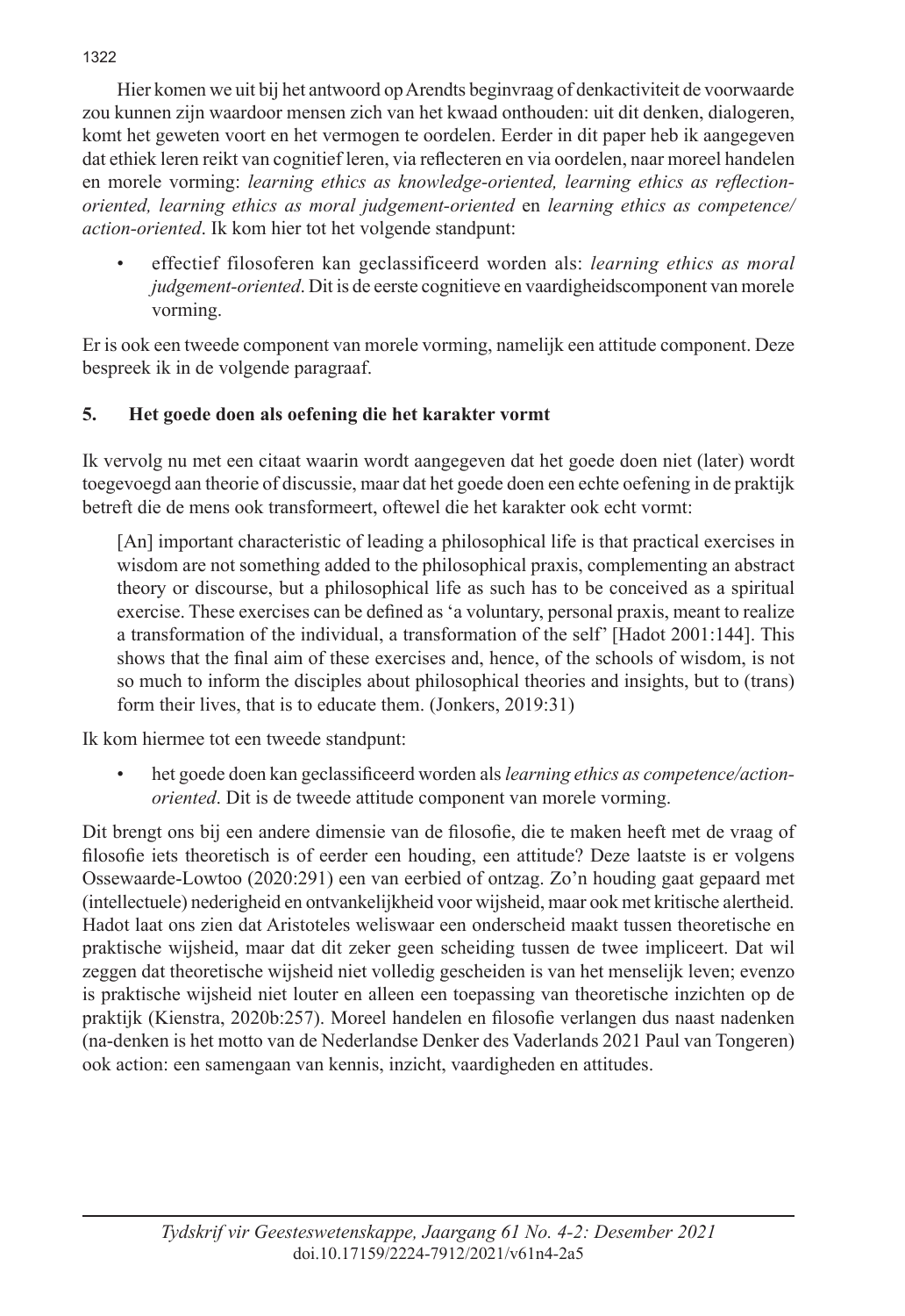#### **6. Besluit**

Wat levert bovenstaande voor (nieuwe) inzichten op?

Zowel vanuit de literatuur als vanuit ons net genoemde onderzoek hebben we ontwerpprincipes voor effectieve, reflexieve, filosofielessen geformuleerd (Kienstra, 2016:130):

- 1. Schep onwetendheid (dus zorg ervoor dat studenten gaan twijfelen, dat is erg belangrijk bij filosofie).
- 2. Lok argumentaties van studenten uit (om een hoger niveau van filosoferen te bereiken).
- 3. Zorg ervoor dat studenten zelf een filosofische opvatting kunnen formuleren.
- 4. Doe 2 en 3 voortdurend.
- 5. Combineer verhalende met toetsende en met confronterende vormen van filosoferen.
- 6. Bespreek de inhoud en reflecteer hierop (immers filosofie leer je door zelf te filosoferen).

Alsof het een webwinkel betreft, kan gezocht worden naar geschikte lesmaterialen in alle vier manieren van ethiek leren op https://ethics.community.

## *Een motiverend voorbeeld*

Zoals ik eerder heb laten zien, kun je er weliswaar van overtuigd zijn dat goede filosofie, zowel in academisch onderzoek, in de collegezalen als in het publieke debat, mensen stimuleert om kritisch en systematisch na te denken over dingen die ertoe doen, maar levert dat reflecteren nog niet zomaar moreel handelen op, laat staan goede mensen. Daarom heb ik een opdracht ontworpen, die wellicht met een geringe aanpassing ook in een andere faculteit zou kunnen worden uitgevoerd:

- Bereid een "goede (bijvoorbeeld tolerante, barmhartige) daad" voor
- Beargumenteer de specifiek gekozen deugd
- Beschrijf in de bijlage hoe de goede daad/handeling is verlopen
- Evalueer het werken aan je karaktervorming en het resultaat daarvan
- Reflecteer op de door jou gekozen deugd, zowel vanuit de theorie als vanuit de praktijk.

Ter illustratie geef ik een deel van een ingeleverde opdracht hier (enigszins geredigeerd) weer.3

<sup>3</sup> Een andere ingeleverde opdracht is verschenen in de community van *DeWereldMorgen.be*, door Van der Aa (2021).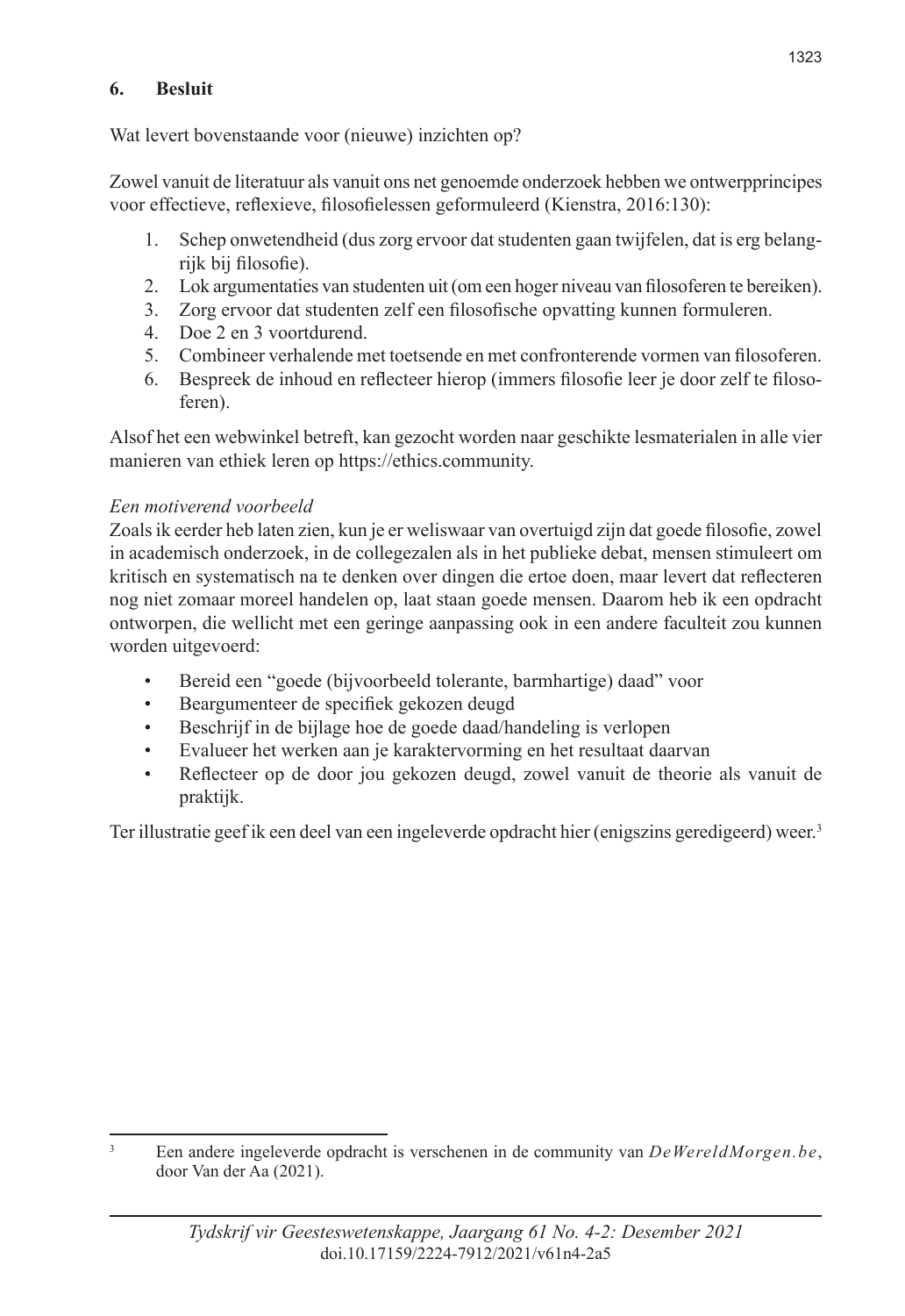## *Bereid een "goede daad" voor*

Aziza wil om de deugd barmhartigheid te oefenen een dag naar het attractiepark en Sprookjesbos de Efteling met haar zus met een verstandelijke beperking gaan: ik wil leren om geduldig om te gaan met het menselijk tekort en om mijn eigen mening en opkomende emoties te beheersen. Wat ik ergerlijk vind aan mijzelf is dat dit voor mij moeilijk blijft en ik dit niet gewoon kan dulden en accepteren. Dit heeft, denk ik, met mijn karakter te maken. Ik ben veeleisend en direct en uit dit ook. Moyaert zegt heel terecht dat barmhartigheid niet alleen maar "mild zijn" is. Barmhartigheid is moeilijk, omdat een barmhartige houding de hoop op beterschap opgeeft.

# *Beargumenteer de specifiek gekozen deugd*

Wanneer een persoon zich barmhartig toont, zal dit in een houding van dienstbaarheid gaan. Een houding waarin iemand zich ondergeschikt maakt aan de ander (Moyaert, 2007:718). Barmhartigheid begint wanneer de gebruikelijke rechtvaardigingsstrategieën en morele antwoorden opgehouden zijn en een persoon niet langer aangesproken kan worden op zijn of haar ethisch gedrag. Het is barmhartig om dan niet te vertrekken, maar te dulden (De Wit, 2009:49).

Barmhartigheid geneest niet en lost de problemen niet op. Hierin verschilt barmhartigheid ook van rechtvaardigheid. Rechtvaardigheid beoogt billijkheid te realiseren door alle mensen op gelijke wijze te belonen en te straffen. Barmhartigheid beseft dat het wreed is om voor alle mensen dezelfde maatstaf te nemen. Kort gezegd, barmhartigheid begint waar rechtvaardigheid haar grenzen bereikt.

# *Beschrijf in de bijlage hoe de goede daad/handeling is verlopen*

Mijn geduld werd op het einde van de dag op de proef gesteld, toen mijn zus per se weer naar het winkeltje van de Efteling moest om nog wat te kopen. Op dat moment moest ik echt weer even diep ademhalen. Qua geld heeft ze ook geen besef van waarde en grens. Ze wilde nog een zuurstok kopen en dat hebben we gedaan. Dat was genoeg, hebben we tegen haar gezegd en dat accepteerde ze.

## *Evalueer het werken aan je karaktervorming en het resultaat daarvan*

Ik besefte altijd al wel dat het niet goed was, zoals ik kon reageren op mijn zus, maar ik kon er nooit de vinger op leggen wat er nu precies gebeurde. Na het college en het lezen van de artikelen van Moyaert en De Wit begreep ik dat het gaat om de deugd barmhartigheid. Ik vond het een opluchting om te beseffen wat er in het geding is; dat het om een deugd gaat, waar je dus ook gewoon aan kan werken.

*Reflecteer op de door jou gekozen deugd, zowel vanuit de theorie als vanuit de praktijk* In het artikel van Moyaert en De Wit lag er de nadruk op dat barmhartigheid met name wordt bewezen aan diegenen die moreel niet meer aanspreekbaar zijn. Ook degene die barmhartigheid bewijst, mag dit aan zichzelf bewijzen (ik mag dus ook wel wat barmhartiger voor mezelf zijn).

Zo kunnen we, ondersteund door onderzoek uit faculteiten waar karaktervorming tot de kern behoort, filosofie en theologie, werken aan de morele vorming van studenten. Niet alleen studenten en hun docenten zullen hiervan profiteren, maar ook de gemeenschap rond de studenten (bijvoorbeeld leeftijdgenoten en familie) en hun beroepspraktijken (pastoraat, justitie, defensie, geestelijke verzorging en onderwijs).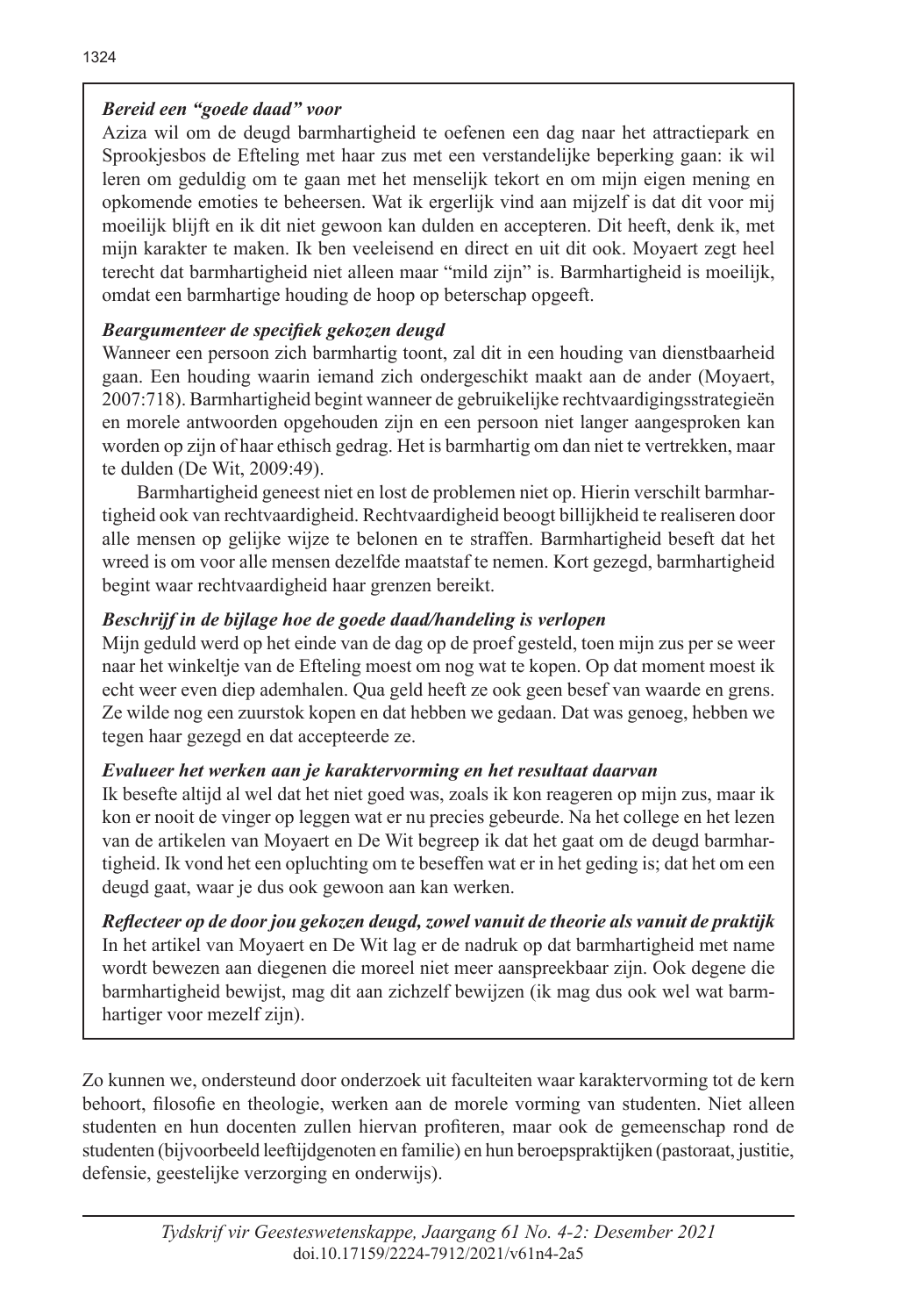#### **BIBLIOGRAFIE**

- Aa, J-L van der. 2021. *https://www.dewereldmorgen.be/community/besnik-en-een-sociale-filosofie-vande-barmhartigheid-een-kleine-etnografie/* [7 oktober 2021].
- ADAPT. 2021. Erasmus+ project card | Erasmus+ (europa.eu) [6 mei 2021].
- Arendt, H. 1958. *The human condition*. Chicago: University of Chicago Press.
- Biesta, G. 2015. *Het prachtige risico van onderwijs.* Culemborg: Phronese.
- COMET 1. 2021. https://ec.europa.eu/programmes/erasmus-plus/projects/eplus-projectdetails/#project/7213ba12-efea-42f5-9e68-7a83f19052e7 [6 mei 2021].
- COMET 2. 2021. Erasmus+ project card | Erasmus+ (europa.eu) [6 mei 2021].
- Derrida, J. 2005 (originally published in 1994). *The politics of friendship*. London: Verso.
- Dewey, J. 1910/2007. *How we think.* Digireads.com Publishing.
- Dijk-Groeneboer, M van. 2020. Memo Bestuurlijke reactie Visitatierapport Onderwijs. Aan: College van Bestuur. Datum: 29 september 2020.
- Ethics community. 2021. http://www.ethics.community [26 april 2021].
- Gayle, R. 2011. 'Befriending Wisdom', *Analytic Teaching and Philosophical Praxis* 31, 1:70-78, https:// journal.viterbo.edu/index.php/atpp/article/view/1053/867.
- Hadot, P. 2001. *La philosophie comme manière de vivre. Entretiens avec Jeannie Carlier et Arnold I. Davidson.* Paris: Albin Michel.
- Harrison, VS. 2020. Realigning Philosophy and Wisdom in the 21st Century. *Algemeen Nederlands Tijdschrift voor Wijsbegeerte,* 112(3):325-40. *DOI:* 10.5117/ANTW2020.3.006.HARR.
- Heijstek-Hofman, A, van Dijk-Groeneboer, MCH, & van Amelsvoort, M. 2020. Persoonsgerichte burgerschapsvorming in het openbaar voortgezet onderwijs. *Tydskrif vir Geesteswetenskappe,* 60(3): 745-763. DOI:10.17159/2224-7912/2020/v60n3a11.
- Jonkers, P. 2019. Philosophy and (Christian) Wisdom. In *Philosophy as Love of Wisdom: Its Relevance to the Contemporary Crisis of Meaning*, Council for Research and Values in Philosophy, pp. 41-60.
- Kienstra, N. 2021b. Effectief filosoferen in de klas. In: Berendsen, D, Kienstra, N, Poortier, K & Rombout, F (reds.). *Filosofie op school. Handboek vakdidactiek filosofie.* Amsterdam: Boom, pp. 135-161.
- Kienstra, N. 2021a. De rol van de filosofieles en de filosofiedocent. In: Harlaar, M (red.), *De getemde mens. Waar komt (volgens u) onze moraal vandaan?* Antwerpen: Gompel&Svacina, pp. 161-163.
- Kienstra, N. 2020b. Reconnecting Wisdom and Philosophy. *Algemeen Nederlands Tijdschrift voor Wijsbegeerte, 112(3):253-59. DOI: 0.5117/ANTW2020.3.001.KIEN.*
- Kienstra, N. 2020a. Ethics education in a globalized world: a community of ethics teachers in Europe (COMET). *Age of globalization. Studies in contemporary global processes*, 11(1):33:109-119*.*
- Kienstra, N. 2019. Theologische bijdragen voor leraarschap. *Tydskrif vir Geesteswetenskappe,* 49:203- 215.
- Kienstra, N & Velema, F. 2019. ethics.community Exploring how ethics is taught in secondary schools across Europe. In: Association Internationale des Professeurs de Philosophie (eds), Identité – Identität – Identity, *Europa Forum PHILOSOPHIE, bulletin 68*, Verlag Traugott Bautz GmbH, pp. 26-37.
- Kienstra, N & Van der Heijden, PGM. 2018. Doing Philosophy Effectively II: A Replication and Elaboration of Student Learning in Classroom Teaching. *PLoS ONE* 13(12): e0208128. doi:10.1371/ journal.pone.0208128.
- Kienstra, N, Van Dijk-Groeneboer, M & Boelens, O. 2018. Religious-thinking-through using bibliodrama: An empirical study of student learning in classroom teaching, *Religious Education*. Doi:10.1080/ 00344087.2017.1403788.
- Kienstra, N & Velema, F. 2018. A Community of Ethics Teachers in Europe (COMET). In: Association Internationale des Professeurs de Philosophie (eds). Résistance - Widerstand, *Europa Forum PHILOSOPHIE, bulletin 67*, Verlag Traugott Bautz GmbH, pp. 171-180.
- Kienstra, N. 2016. Effectief filosoferen in de klas. Docenten zelf lesontwerpen laten maken in het schoolvak filosofie. (Proefschrift Radboud Universiteit). Enschede: Ipskamp Printing.
- Kienstra, N, Imants, J, Karskens, M & Van der Heijden, PGM. 2015. Doing Philosophy Effectively: Student Learning in Classroom Teaching. *PLOS ONE* 10(9): e0137590. doi:10.1371/journal. pone.0137590.